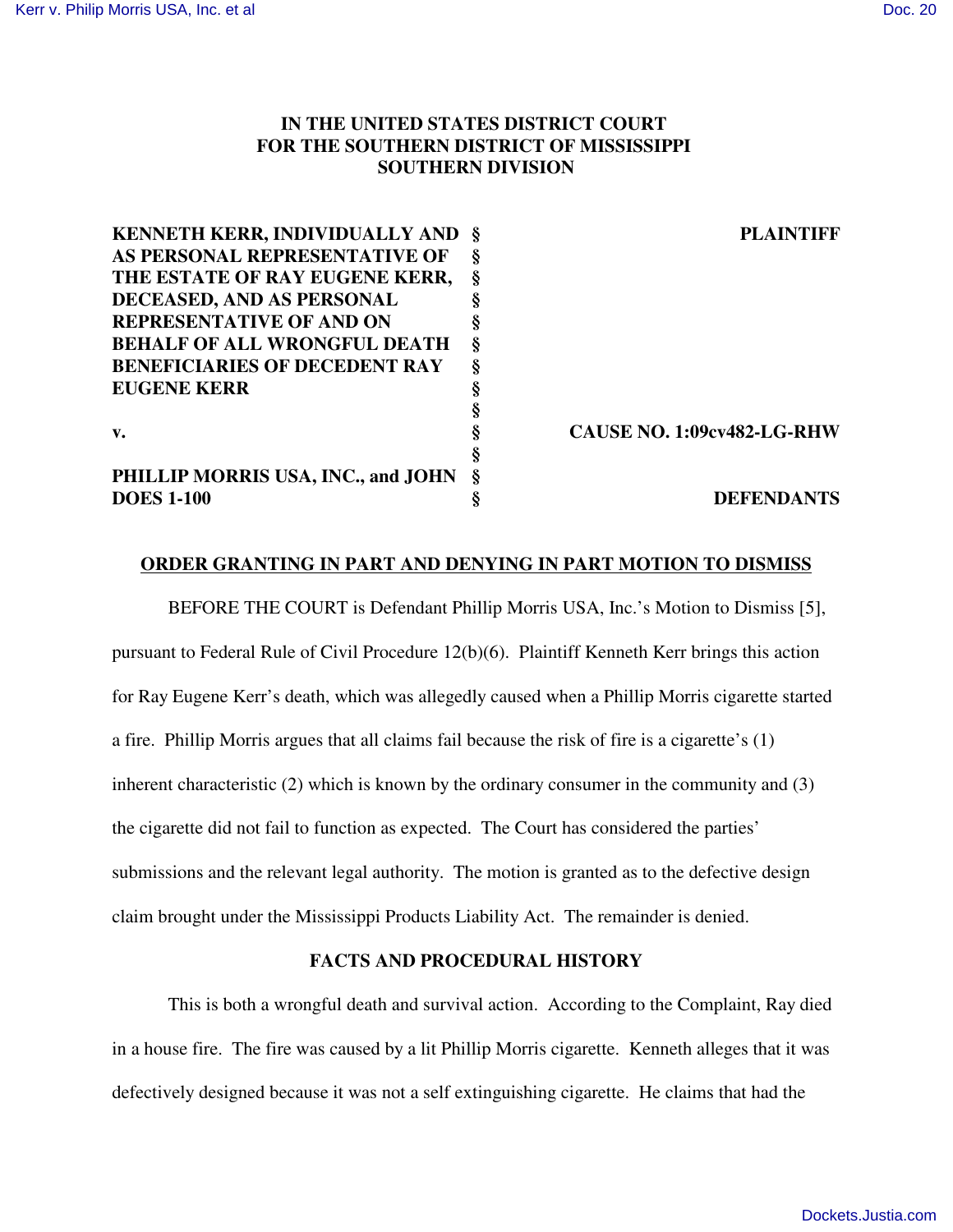cigarette been a self-extinguishing cigarette, the fire would not have occurred. Further, he alleges the cigarette was:

designed, manipulated, manufactured, and marketed in a way to make [it] unreasonably dangerous to end-users of the product. Phillip Morris' product was unreasonably dangerous because Phillip Morris manipulated and designed the tobacco product in a manner that caused an unreasonable risk of fire. A safer alternative design, such as a self-extinguishing cigarette, was available at the time the cigarettes were manufactured.

(Compl. at 3 (¶8)). The Complaint charges strict products liability for defective design and manufacture. The Complaint also charges negligence, gross negligence, and deceptive marketing.

#### **DISCUSSION**

To survive a Rule 12(b)(6) motion to dismiss, Kenneth must plead "enough facts to state a claim to relief that is plausible on its face." *Bell Atl. Corp. v. Twombly*, 550 U.S. 554, 570 (2007). *See also*, *Ashcroft v. Iqbal*, 129 S. Ct. 1937, 1949 (2009) ("sufficient factual matter, accepted as true, to 'state a claim to relief that is plausible on its face'"). This does "not require heightened fact pleading of specifics." *Bell Atlantic*, 550 U.S. at 570. It "does not require 'detailed factual allegations.'" *Iqbal*, 129 S. Ct. at 1949 (quoting *Bell Atlantic*, 550 U.S. at 555). "Factual allegations must be enough to raise a right to relief above the speculative level, on the assumption that all the allegations in the complaint are true (even if doubtful in fact)." *Id.* at 555- 56. The Court must view the facts in favor of the plaintiff. *Calhoun v. Hargrove*, 312 F.3d 730, 733 (5th Cir. 2002).

The complaint need only provide "a short and plain statement of the claim showing that the pleader is entitled to relief." Fed. R. Civ. P. 8(a)(2). "Specific facts are not necessary; the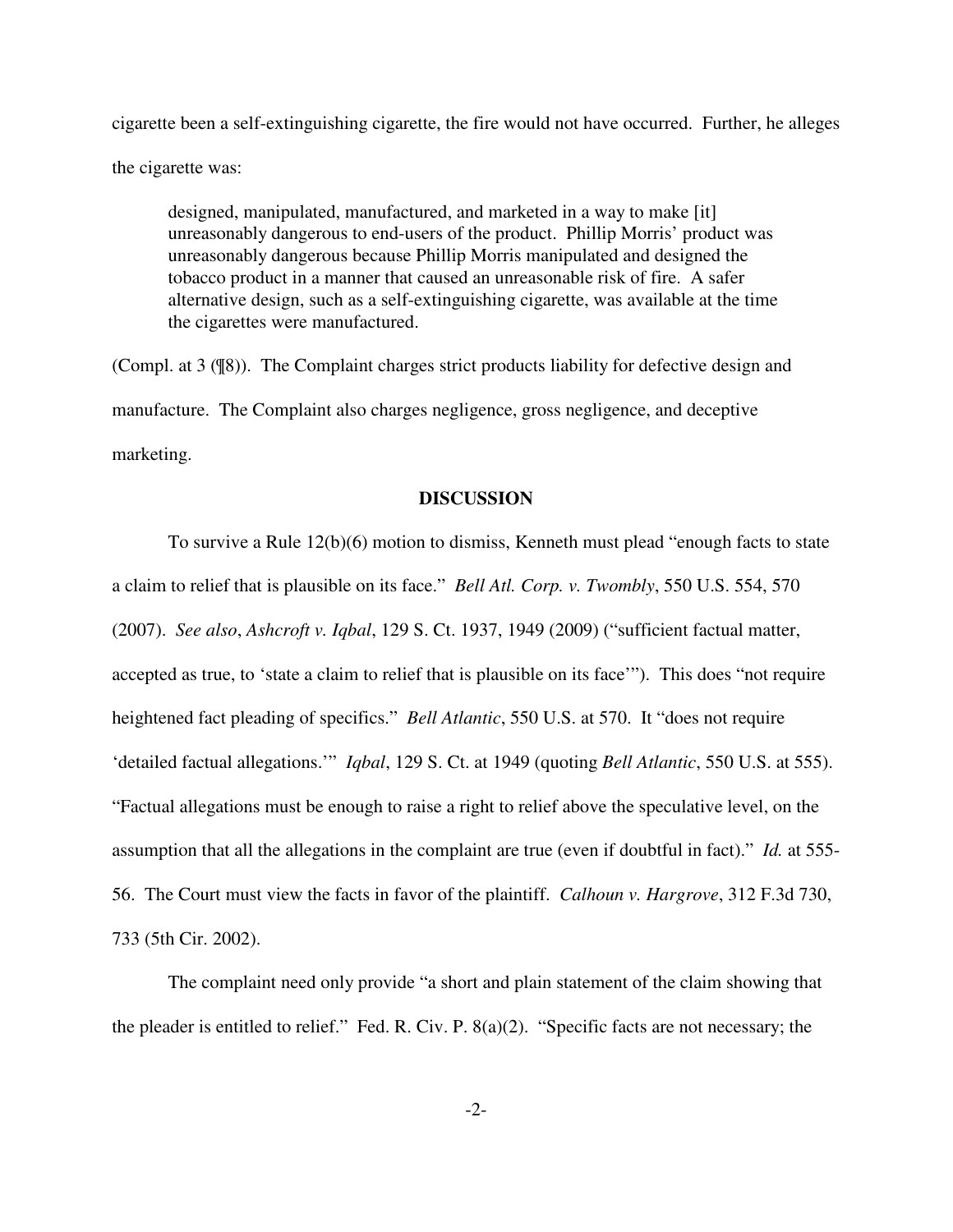statement need only 'give the defendant fair notice of what the . . . claim is and the grounds upon which it rests.'" *Erickson v. Pardus*, 551 U.S. 89, 94 (2007) (quoting *Bell Atlantic*, 550 U.S. at 555) (quoting *Conley v. Gibson*, 355 U.S. 41, 47 (1957)).

#### MPLA DESIGN DEFECT

The Mississippi Products Liability Act provides that a manufacturer may be liable for a strict products liability defective design claim. Miss. Code Ann.  $\S 11-1-63(a)(i)(2)$ . As part of the prima facie case, the plaintiff must prove the "product failed to function as expected." Miss. Code Ann. § 11-1-63(f)(ii).

Phillip Morris argues that Kenneth has not and cannot allege that the cigarette failed to function as expected because it had to be lit and burn in order to function. Kenneth concedes that it is expected that a cigarette has to be lit and burn. He maintains that his case is different because he is complaining about an "increased risk" of fire caused by the chemicals added to the tobacco and paper, by Phillip Morris. Specifically, he responds:

However, it is unknown to consumers and thusly unexpected that chemicals and compounds are added to the paper to cause them to burn longer. As a result, the danger of the cigarette fire is unexpectedly increased. Consumers take a certain amount of risk with any product they purchase and use. However, consumers cannot be expected to recognize hidden dangers, especially those actively concealed by the manufacturer. Thus, even though the cigarette did light and burn, it did so at a faster rate, resulting in increased danger to Plaintiff, and thus failed to function as expected.

(Pl.'s Resp. at 10).

The Complaint does not mention these additives or the increased risk of fire caused by them. The closest allegation is that the cigarettes were "manipulated . . . in a way to make them unreasonably dangerous to end-users . . . . Phillip Morris manipulated and designed the tobacco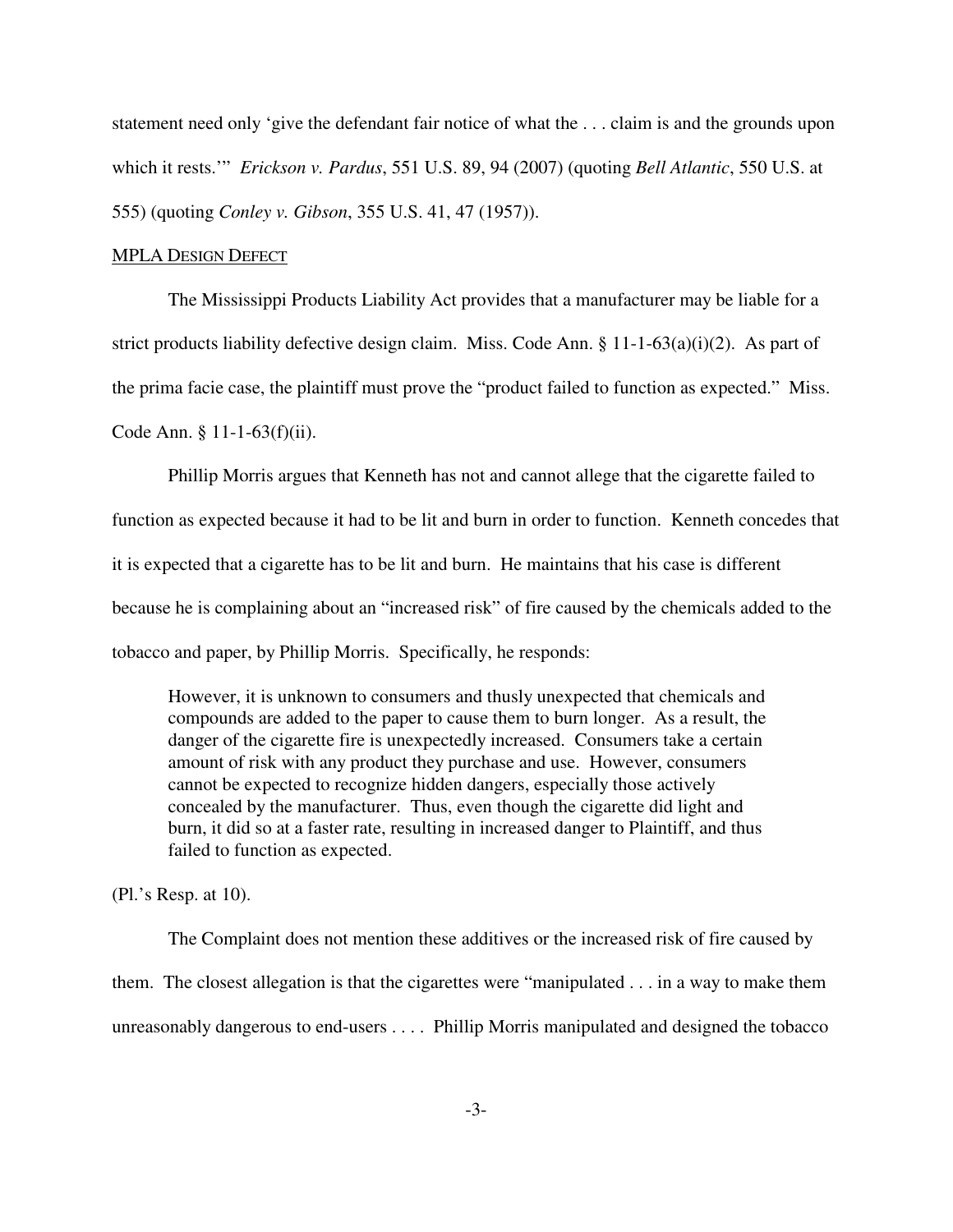product in a manner that caused an unreasonable risk of fire." (Compl. at 3 (¶8)). The rest of the paragraph reads that it is the failure to make a self extinguishing cigarette that caused the fire here. The Complaint does not contain fair notice of the allegations Kenneth now makes, which is that the tobacco and paper were laced with additives and these caused the harm. Rather, the Complaint, to which this Court is confined, states that it is the lack of a self extinguishing design that caused the fire. Because he has conceded that a cigarette does not otherwise fail to function as expected when it lights and burns, and because he has failed to give fair notice of the allegations he now makes, he has failed to state a claim for design defect under the MPLA. This claim is dismissed without prejudice.

#### NON-MPLA CLAIMS

Phillip Morris argues that the Mississippi Products Liability Act applies to all of Kenneth's claims, regardless of how they are labeled. When Phillip Morris or its attorneys have raised this very argument before the Mississippi Supreme Court, it rejected the premise. *Watson Quality Ford, Inc. v. Casanova*, 999 So. 2d 830, 833 (¶8) (Miss. 2008); *R. J. Reynolds Tobacco Co. v. King*, 921 So. 2d 268, 270 (¶9) (Miss. 2005). The MPLA is not the exclusive remedy for a claim based on a defective product. *Watson Quality*, 999 So. 2d at 833 (¶8); *R. J. Reynolds*, 921 So. 2d at 272 (¶17); *Bennet v. Madakasira*, 821 So. 2d 794, 808 (¶52) (Miss. 2002).

In *R. J. Reynolds*, *Bennet*, and the present case, the defendant argued that the first sentence in the MPLA, "in any action for damages caused by a product," meant that the MPLA was abrogating all other causes of action. *R. J. Reynolds*, 921 So. 2d at 273-74 (¶24); *Bennet*, 821 So. 2d at 808 (¶52). Both times, the Mississippi Supreme Court rejected this argument, holding that the statute clearly only applied to products liability actions and did not clearly

-4-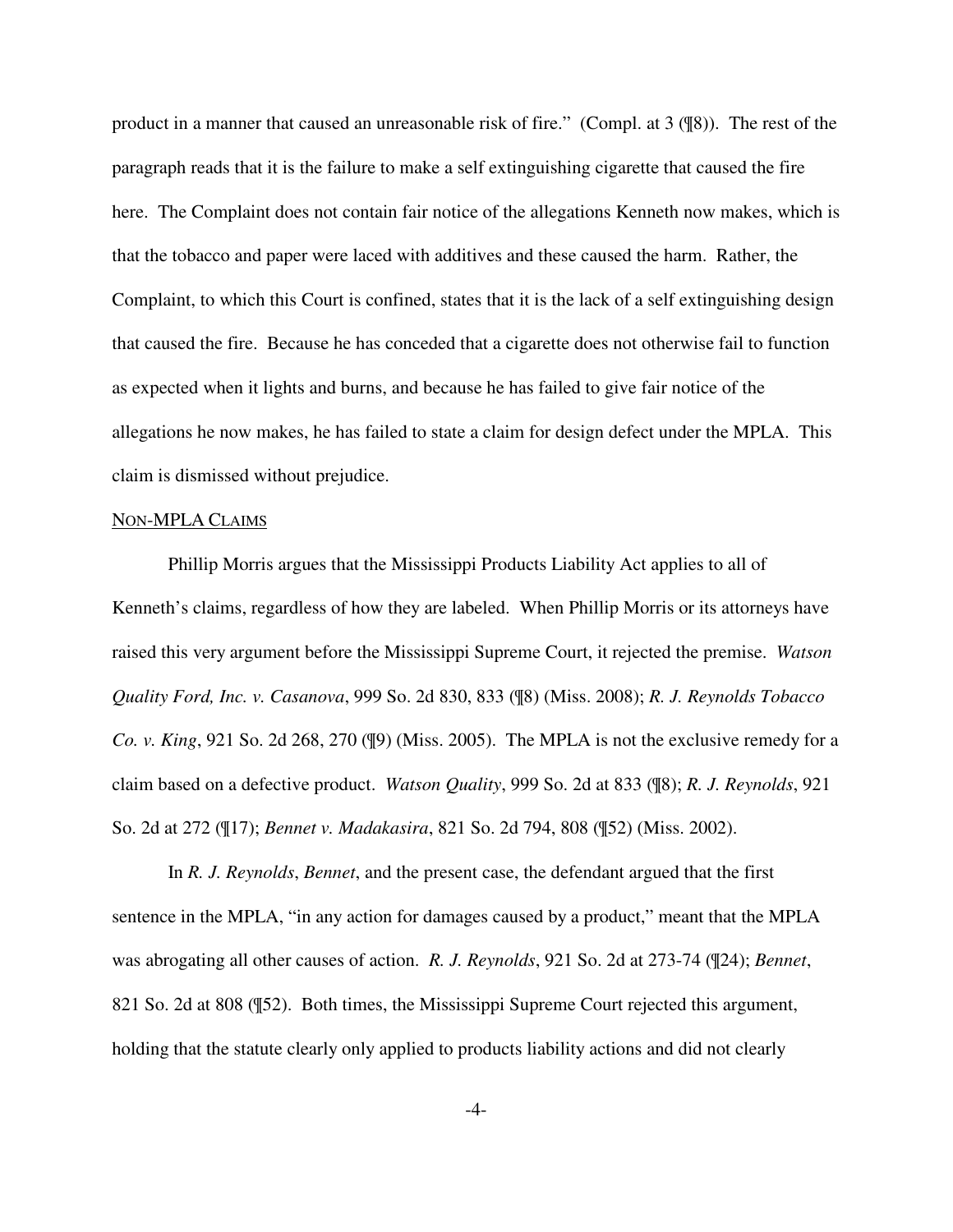abrogate all others. *R. J. Reynolds*, 921 So. 2d at 274 (¶24); *Bennet*, 821 So. 2d at 808 (¶52). For this reason, *R. J. Reynolds* held that the inherent characteristic defense, found in the MPLA, only applies to actions brought pursuant to the MPLA and not "other possible theories of recovery." *R. J. Reynolds*, at 272 (¶15). "The inherent characteristic *defense* in *subsection (b) of § 11-1-63* does *not* bar 'any action for damages caused by' cigarettes. First, the inherent characteristic defense applies only to a products liability action. One would not expect to see this defense pled in any other type of liability action." *Id.* at (¶¶16-17). The non-MPLA claims therefore survived, including misrepresentation, conspiracy to defraud, deceptive advertising, and wrongful death. *Id.* at 270 (¶¶7-9).

More recently, *Watson Quality* repeated, "We find no statutory requirement that makes MPLA the exclusive remedy for claims of malfunctioning automobiles." *Watson Quality*, 999 So. 2d at 833 (¶8). The court went on to consider the non-MPLA claims of implied warranties and negligence. *Id.* at 833-35 (¶¶9-14).

Phillip Morris argues that some courts in this district have ruled the non-MPLA claims were barred by the MPLA. First, this Court is bound by the Mississippi courts' pronouncements of Mississippi law. Second, not all of the Mississippi federal courts have held these claims were abrogated. *See, e.g.*, *Childs v. Gen. Motors Corp.*, 73 F. Supp. 2d 669, 672 (N.D. Miss. 1999).

Third, the district court cases that have held the MPLA abrogates common law claims are based on those courts' reading of *Palmer*. *See, e.g.*, *Jowers v. BOC Group, Inc.*, 2009 U.S. Dist. LEXIS 53126 at \*10 (S.D. Miss. Apr. 14, 2009) (O'Malley, J.) (finding case law inconsistent because of *Palmer*). In *Palmer*, the plaintiff brought both negligence and MPLA claims. The trial court granted a directed verdict as to the negligence claims "after concluding that the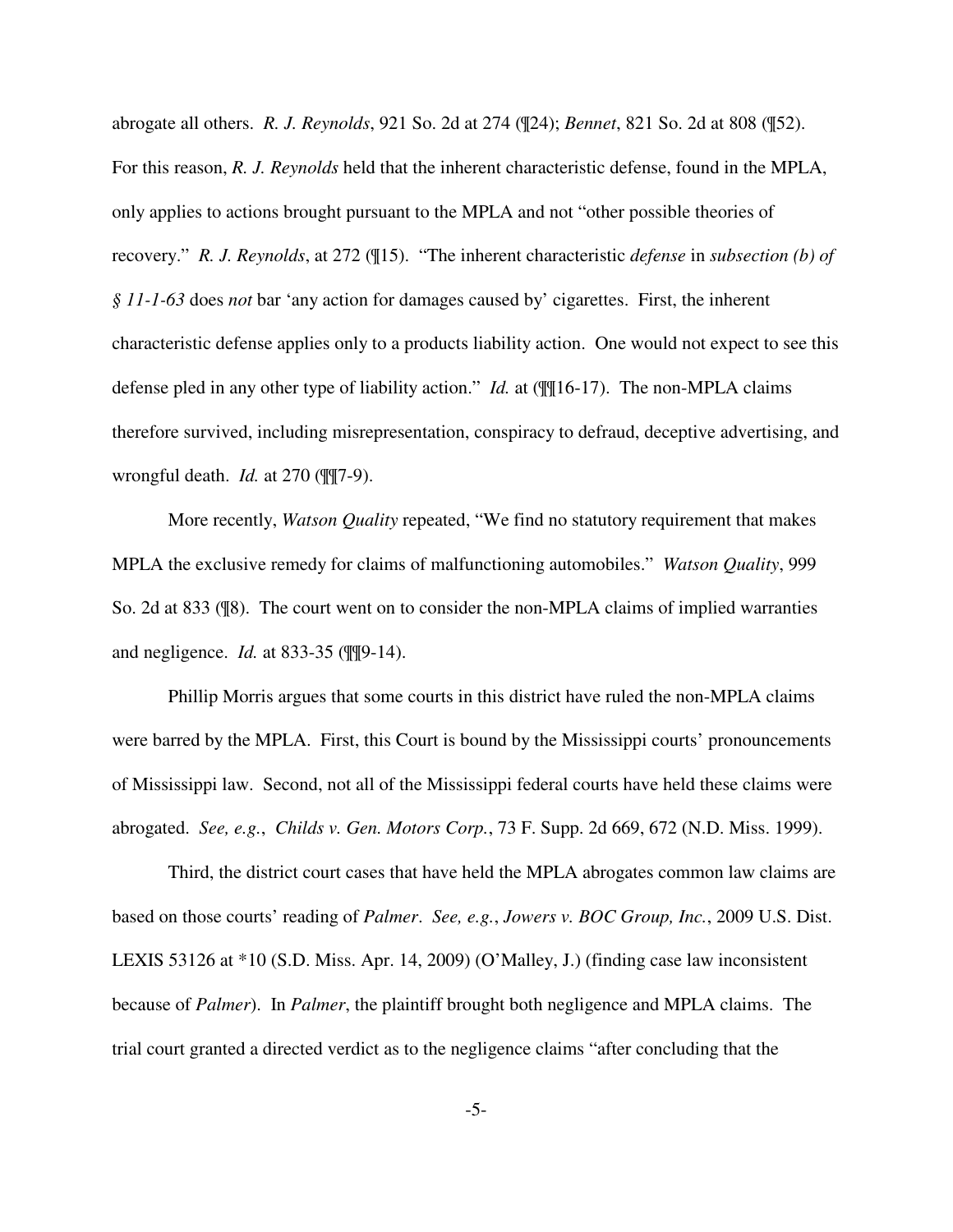negligence claims were redundant because the court was instructing the jury on the Palmers' claims . . . under the MPLA." *Palmer v. Volkswagen of Am., Inc.*, 905 So. 2d 564, 599 (¶130) (Miss. Ct. App. 2003). Although the issue presented in *Palmer* was whether the trial court correctly granted a directed verdict, *Palmer* held that it was not error to fail to instruct the jury on the negligence claim. *Id.* at 600 (¶132). This was not because it was abrogated by the MPLA. *Id.* Rather, this was because the products liability claim was governed by the risk-utility test. *Id.* This test is essentially a negligence formulation. *Id.* Therefore, *Palmer* found that there was no error because the jury was in fact instructed on negligence. *Id.* The court reasoned:

Mississippi applies the risk-utility test for determining whether a product has a design defect. . . . [B]ecause the risk-utility test requires the jury to reach a conclusion about the manufacturer's conduct, the test is a version of Judge Learned Hand's negligence calculus. Therefore, . . . a jury performing risk-utility analysis necessarily makes a negligence determination. . . . In the case *sub judice*, the jury was properly instructed on the Palmers' claim of design defect under the MPLA, and additional negligence instructions would have been redundant.

*Id.* "Where, as here, the jury is instructed pursuant to the MPLA, the court *need not* present the jury with a separate negligence *instruction*." *Id.* at (¶133) (emphasis added). *Palmer* relied on cases that held only that it was not error to refuse to instruct the jury twice on negligence. None of these cases held that the MPLA was the exclusive remedy. The *Palmer* line of cases are not inconsistent with the *Bennet* line of cases, which hold that the MPLA is not the exclusive remedy and the affirmative defenses available in the MPLA do not apply to other causes of action.

It is worth noting that in the end, *Jowers*, too, based its decision on whether or not it should instruct the jury separately on the negligence claim. "Perhaps most important, however, is that *regardless* of whether Jowers' negligence claims are wholly abrogated by the MPLA, it is clear that this Court's decision to instruct the jury only on Jowers' MPLA claims is not error."